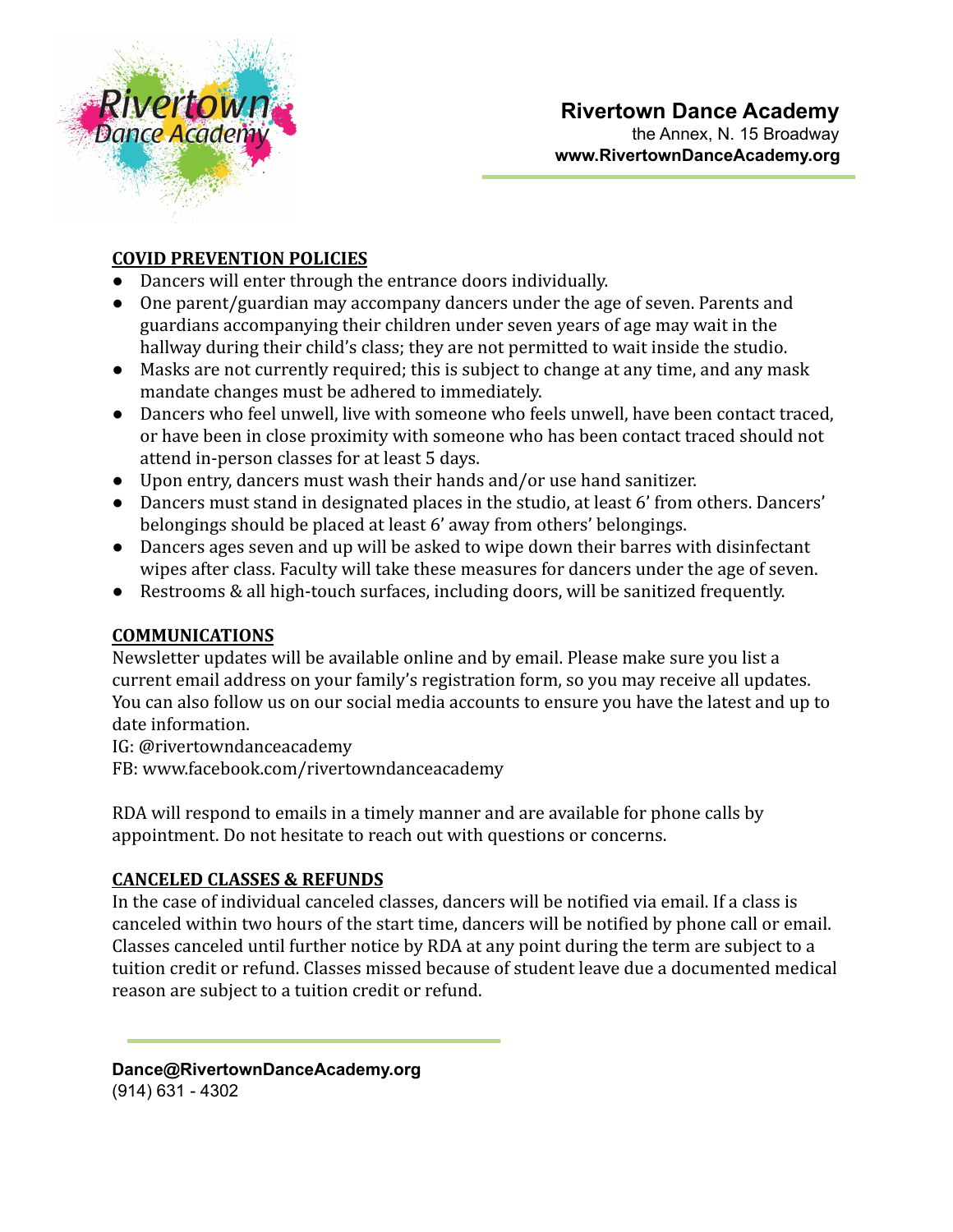

# **ATTENDANCE**

Regular attendance in classes is important. Dancers must be in the studio before the start of class-time as the main building doors will be locked during class and unlocked 10min prior to the start of the following class. Dancers must not expect to be able to wait in the hallways for their class. If a student will be missing class, they (or their parent/guardian) must notify the RDA Admin Team. Dancers are encouraged to make-up missed classes.

## **DRESS CODE**

Additional dress code information may be provided by teaching faculty

Ballet & Early Childhood Classes:

Leotard, ballet tights (pink, black, tan), ballet shoes, optional skirt or dance shorts Hair secured off the neck and face in a bun

Jazz & Theatre Jazz: Leotard or form fitting top, leggings or dance shorts, jazz shoes Hair secured off the neck and face in a bun or ponytail

Modern:

Leotard or form fitting top, leggings or dance shorts, bare feet Hair secured off the neck and face in a bun or ponytail

Tap Leotard or form fitting top, leggings or dance shorts, tap shoes Hair secured off the neck and face in a bun or ponytail

Hip Hop Dance/exercise clothing, sneakers Hair secured off the face

\* Trial classes can be taken in comfortable, form-fitting clothing before a level is confirmed and dance attire is purchased.

When taking online classes, please wear the footwear that works best with the surface on which you are dancing. Ie. tap shoes do not need to be worn for online tap classes.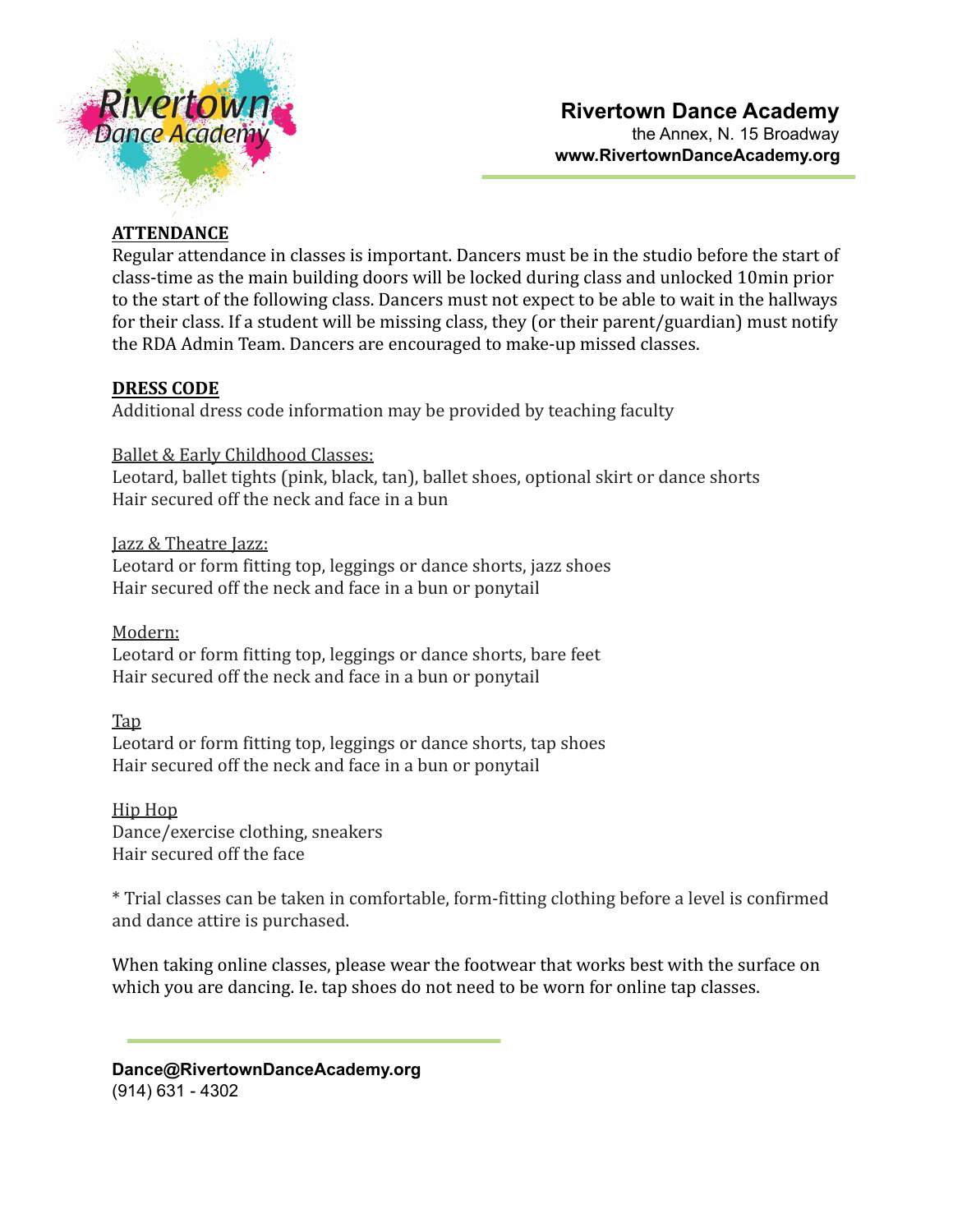

# CLASS PLACEMENTS

RDA administration and faculty will place each student in the level(s) appropriate for their age and experience. Registration is dependent upon faculty and administration approval.

## **PAYMENT AND PRIVACY POLICY**

#### TUITION

A full or partial payment (with agreed upon payment plan in place) must be made by the second week of classes in order to secure a dancer's space. Registrations will be accepted on a rolling basis. We accept credit cards, checks payable to Rivertown Dance Academy, and Zelle QuickPay [\(dance@rivertowndanceacademy.org](mailto:dance@rivertowndanceacademy.org)).

### CREDIT CARD PAYMENTS

Credit card payments are accepted in order to make RDA more convenient for you. Each credit card payment will be charged a 2% transaction fee.

All credit card payments are processed by PCI compliance company, [Braintree.](https://www.braintreepayments.com/products-and-features/data-security) RDA does not store any credit card information in our database.

Customer information is collected for the purpose of processing your donation or class payment. This information is kept confidential and is not shared.

# **ONLINE CLASS POLICY**

### CODE OF CONDUCT

Dancers registered in-person may join online if they are isolating due to Covid or are feeling unwell. Please enter your name when you enter Zoom so faculty can easily recognize you as an RDA student. This is for the safety of all participants.

Please do not have gum, food, or drinks other than water with you during your online class. Please do not use your cell phone for non-class reasons while participating in an online class.

Please keep your camera on for the duration of class.

### ATTENDANCE

Regular attendance in class is important. Dancers arriving more than 10 minutes late to class will not be allowed to join the class from the Zoom waiting room. This is for the safety of dancers in the online class. If a student will be missing class, they (or a parent/guardian) must notify the Admin Team. Dancers are encouraged to make-up missed classes.